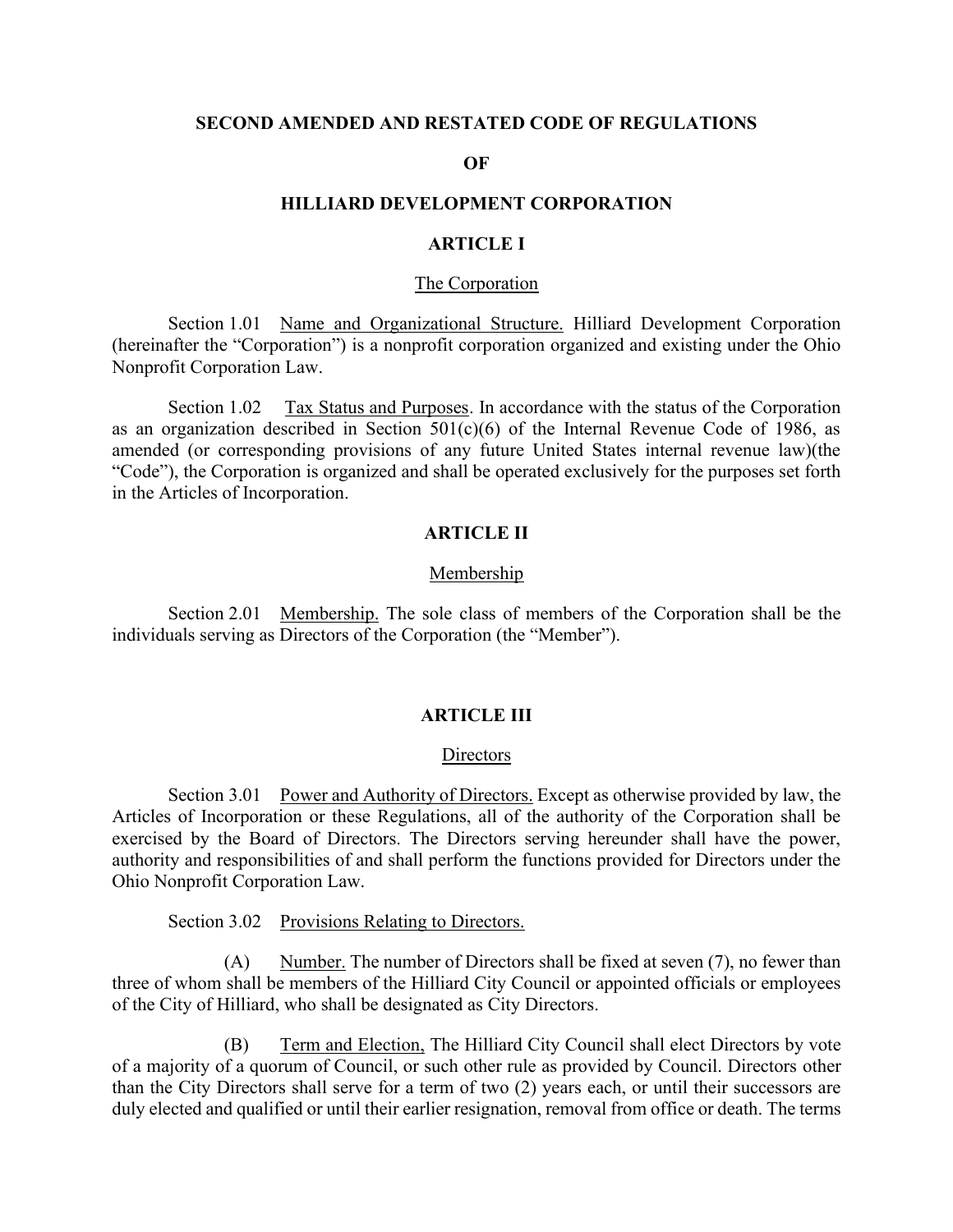of the City Directors shall be one (1) year provided, however, that if any City Director shall cease to be qualified as a City Director then that City Director's term shall end. Directors may be reelected without limitation.

(C) Resignation. Any Director may resign at any time by giving written notice to the President or the Secretary or to the Corporation at its principal office. A resignation shall take effect at the time specified therein, and, unless otherwise specified therein, shall become effective upon delivery. The acceptance of any resignation shall not be necessary.to make it effective unless so specified in the resignation.

(D) Removal. Any Director may be removed from office, with or without cause, by vote of a majority of a quorum of Council.

Section 3.03 (E) Vacancy. In the event of a Director vacancy, a new Director shall be elected by the Hilliard City Council to fill the unexpired term. Quorum and Voting.

(A) Quorum. Except as otherwise provided in the Articles of Incorporation or these Regulations, a majority of the Directors then in office shall constitute a quorum for the transaction of business at any meeting of the Directors.

(B) Voting. Except as otherwise provided in the Articles of Incorporation or these Regulations, each Director then in office shall have one (1) vote, and the vote of a majority of the Directors present at a meeting at which a quorum is present shall constitute the action of • the Board of Directors.

Section 3.04 Notice of Meetings of Board of Directors. Notice of the place, date and time of each meeting of the Board of Directors shall be given to each Director not more than sixty (60) days nor less than two (2) days before the date of such meeting; provided, however, that a schedule of regular meetings may be prepared and distributed to the Directors annually. Any notice referred to in this Section 3.04 may be given by any reasonable means, including, but not limited to, personal delivery, telegram, telecopy, electronic mail transmission, or United States regular mail, express mail or courier service with postage or fees prepaid, and need not specify the purposes of the meeting. Notice of any meeting given by personal delivery, telegram, telecopy, electronic mail transmission, or United States regular mail, express mail or courier service with postage or fees prepaid shall be considered given if mailed or otherwise sent or delivered to the Director in accordance with the Director's personal information specified in the records of the Corporation. The giving of notice shall be deemed to be waived by any Director who shall attend and participate in such meeting, other than to protest the lack of proper notice at or prior to such meeting, and may be waived, in writing, by any Director either before, at or after such meeting. Such Writing shall be filed with or entered upon the records of the meeting.

# Section 3.05 Meetings of Directors.

(A) Regular Meetings. Regular meetings of the Directors, including the annual meeting, shall be at such place (within or without the State of Ohio), date and time as may be fixed by the Board of Directors or by the President as authorized by the Board. The time and place of all regular meetings shall be made available to the public by publication on the City of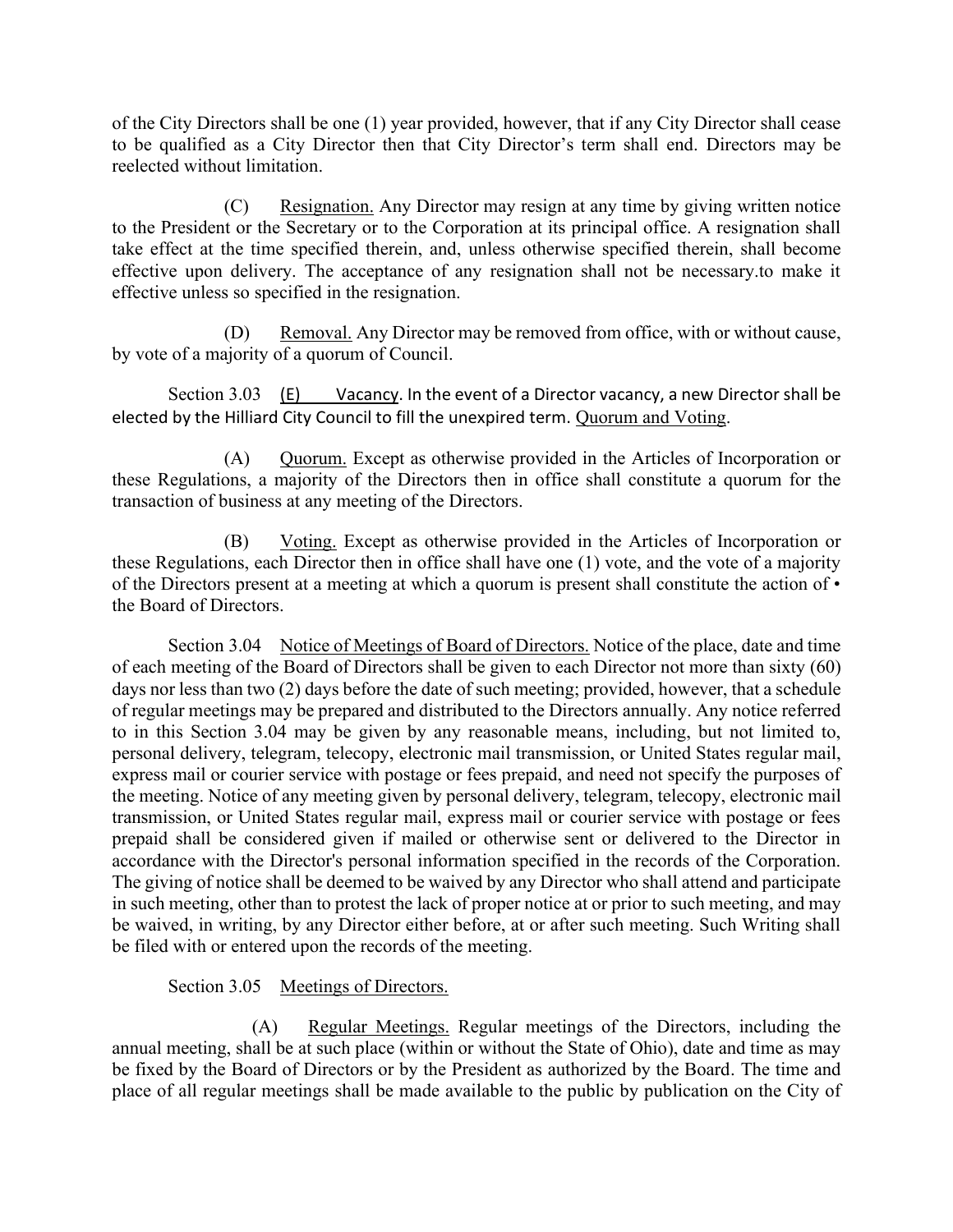Hilliard's website or by posting on a website or generally accessible social media page maintained by the Corporation.

(B) Special Meetings. Special meetings of the Board of Directors may be called by the President or by any two (2) Directors who deliver a written request to the Secretary for the calling of a meeting at least five (5) business days prior to the minimum notice period (as provided in Section 3.04) for the meeting to be called. Notice of a special meeting shall be given to any news media that have requested notification and posted for the public's information as provided for regular meetings at least twenty-four hours in advance of such meeting. Notice of a special meeting shall include the time, place, and purpose of the special meeting.

Section 3.06 Attendance and Participation at Meetings. Directors shall be present inperson to be considered present for purposes of a quorum and for purposes of voting provided, however, that meetings may be held by commonly available teleconference or videoconference technology if permitted by Ohio law, in which case Directors shall be considered present for purposes of quorum and voting if they are able to contemporaneously communicate by audio means with all other Directors participating.

All meetings shall be open to the public, except for executive sessions permitted by law.

Section 3.07 Action Without Meeting. No action may be taken by the Board of Directors unless it occurs in a meeting that is open to the public with a quorum of Directors present.

Section 3.08 Notice of Meetings. Any person, upon request, may obtain reasonable advance notification by electronic means of all meetings at which any specific type of public business is to be discussed.

Section 3.09 Executive Session. The Board of Directors may meet in executive session for any of the purposes set forth in Section 121.22(G) of the Ohio Revised Code, and when considering information that is not a public record pursuant to Section 1724.11(A) of the Ohio Revised Code. If the Board of Directors holds an executive session to consider any of the matters for which adjournment to executive session is permitted by Section 121.22(G) or Section 1724.11(B) of the Ohio Revised Code, the motion and vote to hold that executive session shall state which one or more of the approved purposes listed in that section are the purposes for which the executive session is to be held. If the executive session is being held for one or more of the purposes set forth in Section 121.22(G)(1) of the Ohio Revised Code, the motion need not include the name of any person to be considered in the executive session. All votes to enter executive session shall be taken by roll call.

## **ARTICLE IV** Committees

Section 4.01 Committees. The Board of Directors may from time to time create committees of the Board consisting of two (2) or more Directors and appoint the members thereof, The Board also may appoint advisory committees consisting of Directors and/or persons who are not Directors provided that at least one (1) Director shall be a member of each such committee. The Board of Directors may prescribe or limit the powers and duties of any committee of the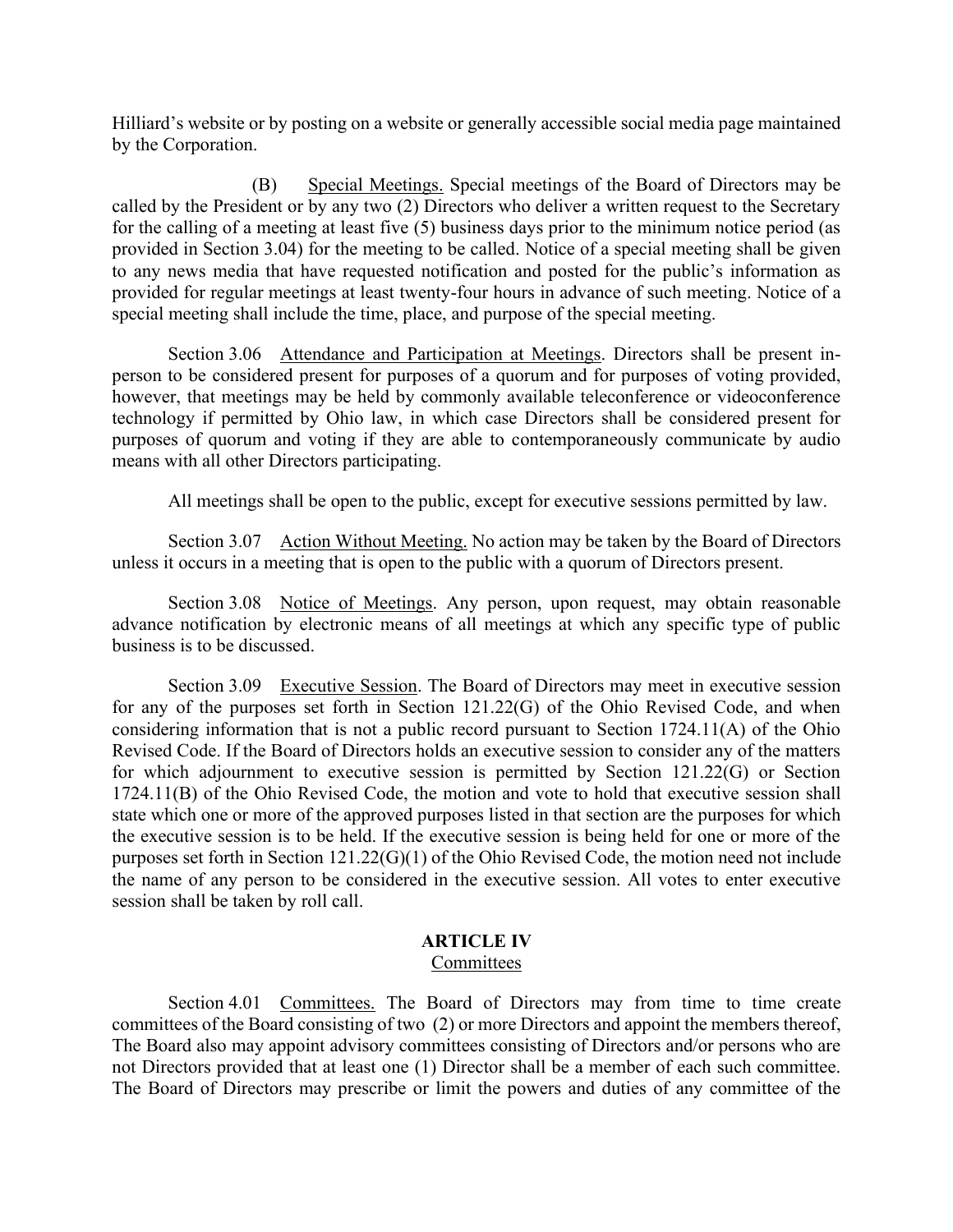Board. Meetings of committees are subject to the open meetings provisions of Section 121.22 of the Ohio Revised Code.

Section 4.02 Committee Limitations.

(A) Each committee shall serve at the pleasure of the Board of Directors, shall act only in the intervals between meetings of the Board or in making reports to the Board and shall be subject to the control and direction of the Board. Except as otherwise provided by law, the Articles of Incorporation or these Regulations, each committee shall act by a majority vote of the whole number of its members.

(B) No committee shall have the authority to:

(1) approve any action for which the approval of the Board of Directors is required by the Ohio Nonprofit Corporation Law;

(2) establish committees of the Board of Directors or appoint members thereof; or

(3) fill vacancies on the Board of Directors or any committee.

Section 4.03 Action Without Meeting, No action may be taken by the Board of Directors unless it occurs in a meeting that is open to the public with a quorum of the Committee's membership present.

# **ARTICLE V Officers**

Section 5.01 Election. The Officers of the Corporation shall consist of a President, a Secretary, a Treasurer and such other Officers as the Directors may from time to time designate. Election of Officers shall take place at each annual meeting of the Board of Directors or, if action is not then taken or if there is a vacancy, at any regular or special meeting for which notice is given as provided in Section 3.04. The same individual may be elected to serve as Secretary and Treasurer simultaneously. Each Officer elected as set forth herein shall be elected by the Board of Directors by a majority vote for a one (1) year term, or until his or her successor is duly elected and qualified or his or her earlier resignation, removal from office or death.

Section 5.02 President. The President shall preside at all meetings of the Board of Directors. The President shall be a Director of the Corporation. The President shall, subject to the direction of the Board of Directors, have general supervision, direction and control of the business and Officers of the Corporation. The President shall be an ex officio non-voting member of all standing committees. The President shall have the general powers and duties usually vested in the chief executive officer of a nonprofit corporation under the laws of the State of Ohio and shall have such other powers and duties as may be prescribed by the Board of Directors or these Regulations.

Section 5.03 Secretary. The Secretary shall keep the minutes of the proceedings of the Board of Directors, shall be the custodian of all books, records, papers and property of the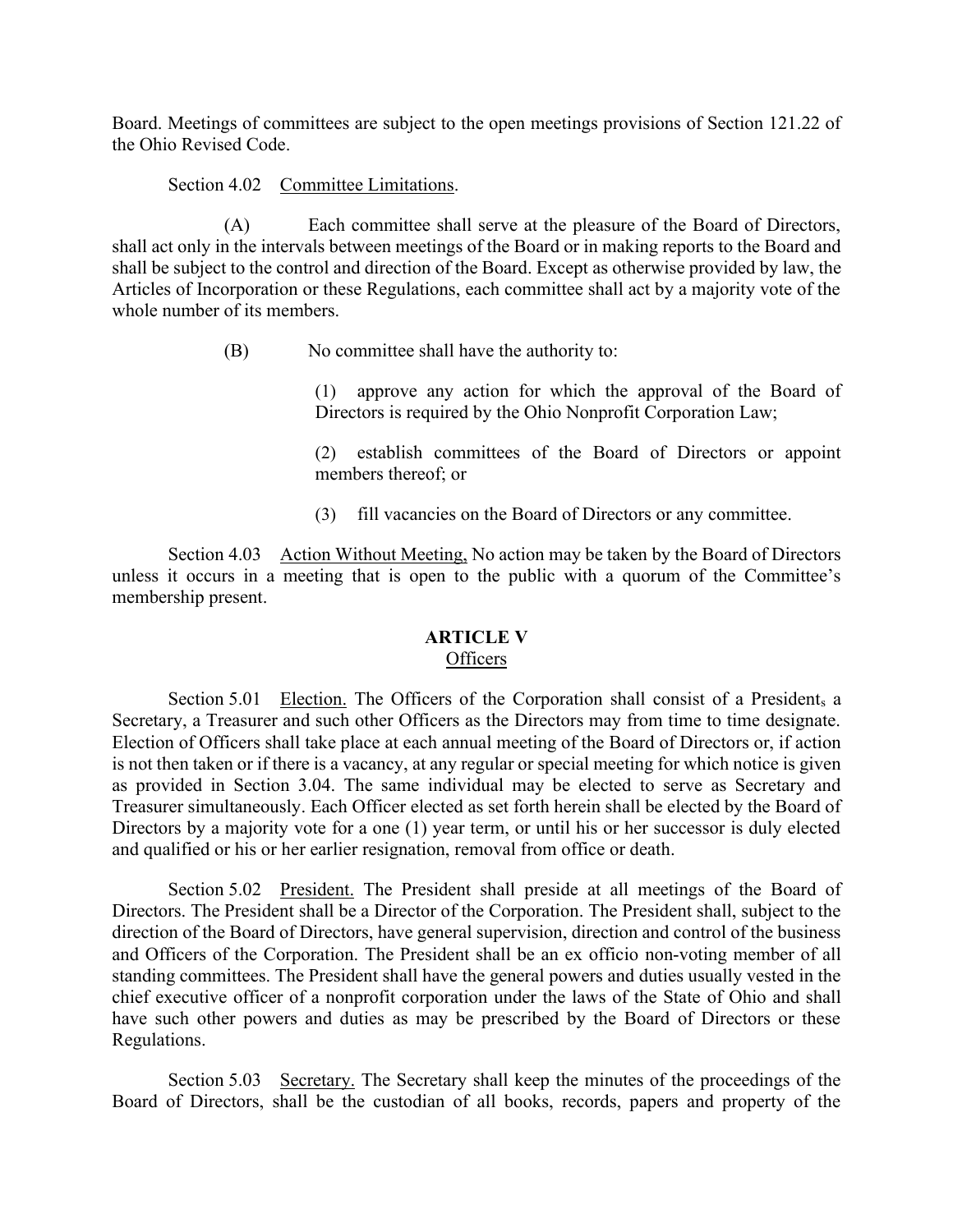Corporation and shall perform such other administrative duties as shall be necessary or desirable to carry out the purposes of the Corporation. The minutes need only reflect the general subject matter to be considered in executive sessions authorized under Section 3.09 of these Regulations. The Secretary shall have such other duties as may be established by the President with the consent of the Board of Directors. The Secretary is not required to be a Director of the Corporation.

Section 5.04 Treasurer. The Treasurer shall be the chief financial officer of the Corporation and shall perform such other administrative duties as shall be necessary or desirable to carry out the purposes of the Corporation. The Treasurer shall have such other duties as May be established by the President with the consent of the Board of Directors. The Treasurer is not required to be a Director of the Corporation.

Section 5.05 Resignation. Any Officer may resign at any time by giving written notice to the President or the Secretary or to the Corporation at its principal office, A resignation shall take effect at the time specified therein, and, unless otherwise specified therein, shall become effective upon delivery, The acceptance of any resignation shall not be necessary to make it effective unless so specified in the resignation.

Section 5.06 Removal. Any Officer may be removed from office, with or without cause, by the Board of Directors.

# **ARTICLE VI**

# Indemnification and Insurance

Section 6.01 Mandatory Indemnification. The Corporation shall indemnify any Officer or Director of the Corporation who was or is a party or is threatened to be made a party to any threatened, pending or completed action, suit or proceeding, whether civil, criminal, administrative or investigative (including, without limitation, any action threatened or instituted by or in the right of the Corporation), by reason of the fact that he or she is or was a Director, Officer, employee, agent or volunteer of the Corporation, or is or was serving at the request of the Corporation as a director, trustee, officer, employee, agent or volunteer of another corporation (domestic or foreign, nonprofit or for profit), partnership, joint venture, trust or -other enterprise, against expenses (including, without limitation, attorneys' fees, filing fees, court reporters' fees and transcript costs), judgments, fines and amounts paid in settlement actually and reasonably incurred by him or her in connection with such action, suit or proceeding if he or she acted in good faith and in a manner he or she reasonably believed to be in or not opposed to the best interests of the Corporation, and with respect to any criminal action or proceeding, he or she had no reasonable cause to believe his or her conduct was unlawful. A person claiming indemnification under this Section 6.01 shall be presumed, in respect of any act or omission giving rise to such claim for indemnification, to have acted in good faith and in a manner he or she reasonably believed to be in or not opposed to the best interests of the Corporation, and with respect to any criminal matter, to have had no reasonable cause to believe his or her conduct was unlawful, and the termination of any action, suit or proceeding by judgment, order, settlement or conviction, or upon a plea of nolo contendere or its equivalent shall not, of itself, rebut such presumption.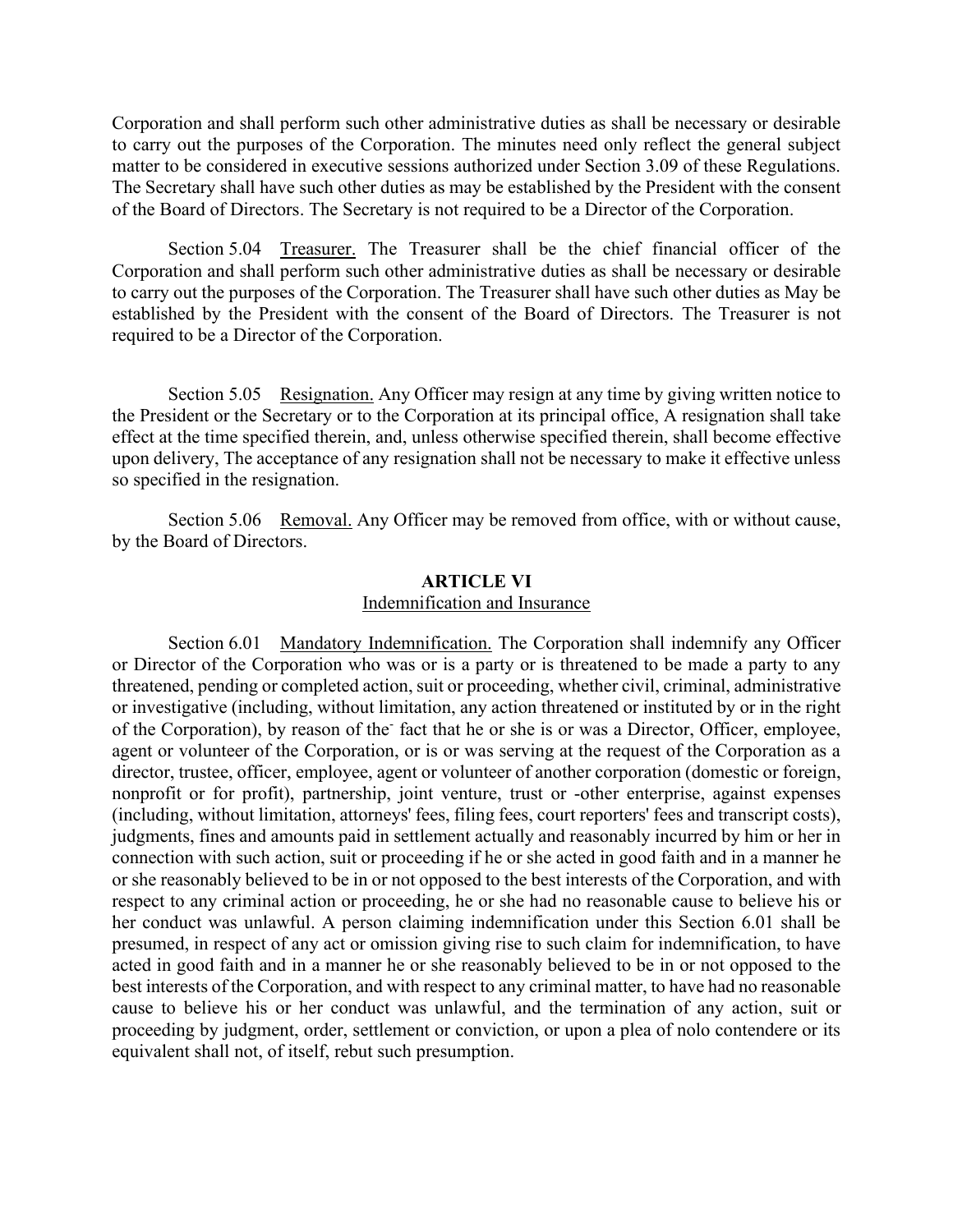Section 6.02 Court-Approved Indemnification. Anything contained in these Regulations or elsewhere to the contrary notwithstanding:

(A) the Corporation shall not indemnify any Officer or Director of the Corporation who was a party to any completed action or suit instituted by or in the right of the Corporation to procure a judgment in its favor by reason of the fact that he or she is or was a Director, Officer, employee, agent or volunteer of the Corporation, or is or was serving at the request of the Corporation as a director, trustee, officer, employee, agent or volunteer of another corporation (domestic or foreign, nonprofit or for profit), partnership, joint venture, trust or other enterprise, in respect of any claim, issue or matter asserted in such action or suit as to which he or she shall have been adjudged to be liable for acting with reckless disregard for the best interests of the Corporation or misconduct (other than negligence) in the performance of his or her duties to the Corporation unless and only to the extent that the Court of Common Pleas of Franklin County, Ohio, or the court in which such action or suit was brought shall determine upon application that, despite such adjudication of liability, and in view of all the circumstances of the case, he or she is fairly and reasonably entitled to such indemnity as such Court of Common Pleas or such other court shall deem proper; and

(B) the Corporation shall promptly make any such unpaid indemnification as is determined by a court to be proper as contemplated by this Section 6.02.

Section 6.03 Indemnification for Expenses. Anything contained in these Regulations or elsewhere to the contrary notwithstanding, to the extent that an Officer or Director of the Corporation has been successful on the merits or otherwise in defense of any action, suit or proceeding referred to in Section 6,01, or in defense of any claim, issue or matter therein, he or she shall be promptly indemnified by the Corporation against expenses (including, without limitation, attorneys' fees, filing fees, court reporters' fees and transcript costs) actually and reasonably incurred by him or her in connection therewith.

Section 6.04 Determination Required. Any indemnification required under Section 6.01 and not precluded under Section 6.02 shall be made by the Corporation only upon a determination that such indemnification of the Officer or Director is proper under the circumstances because he, or she has met the applicable standard of conduct set forth in Section 6.01, Such determination may be made only:

(A) by a majority vote of a quorum of Directors of the Corporation who were not and are not parties to, or threatened with, any such action, suit or proceeding;

(B) if such a quorum is not obtainable or if a majority of a quorum of disinterested Directors so directs, in a written opinion by independent legal counsel other than an attorney retained previously by the Corporation, or a firm having associated with it an attorney, who has been retained by or who has performed services for the Corporation, or any person to be indemnified, within the past five (5) years;

(C) by the Members; or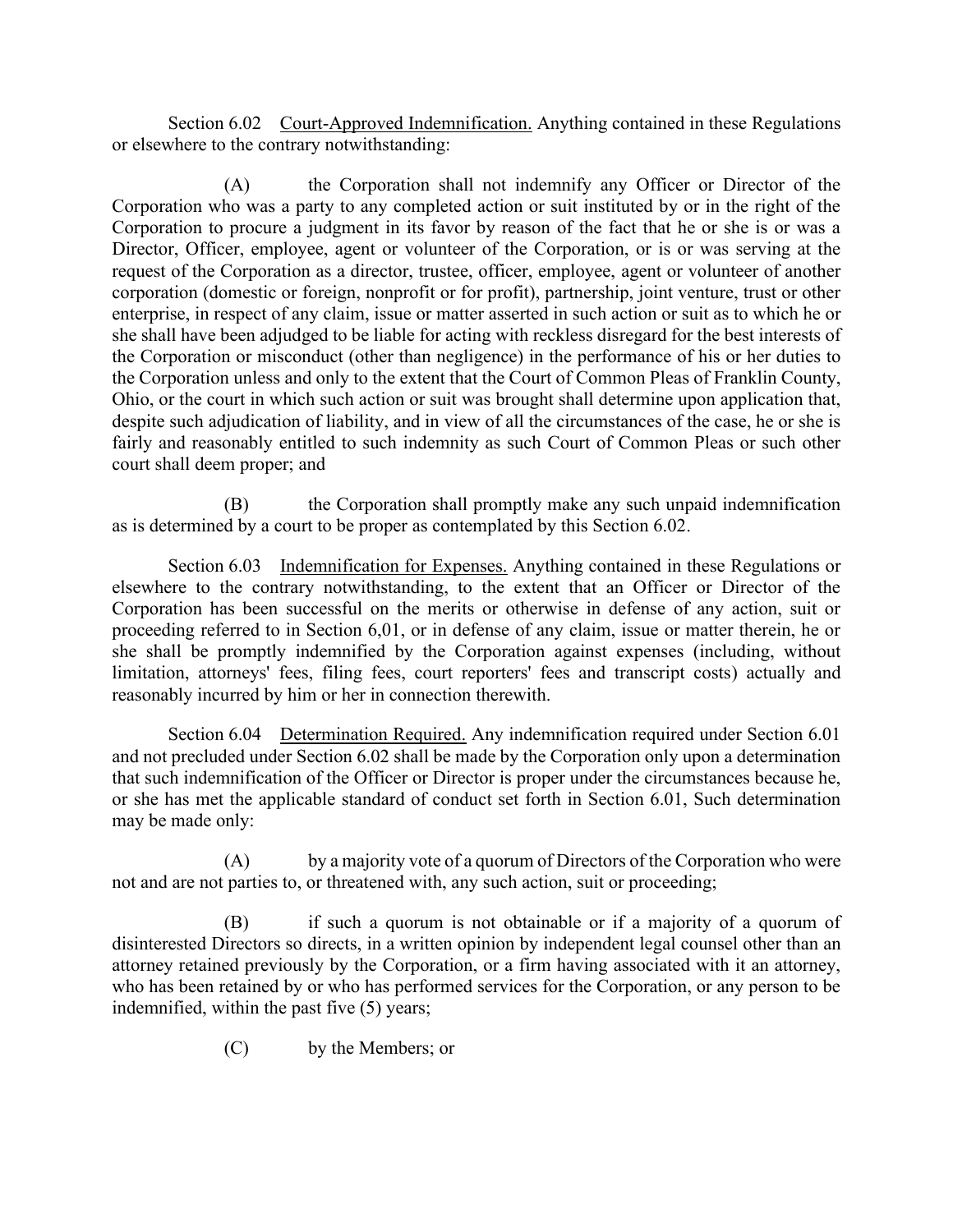(D) by the Court of Common Pleas of Franklin County, Ohio or (if the Corporation is a party thereto) the court in which such action, suit or proceeding was brought, if any.

Any such determination may be Made by a court under division (D) of this Section 6.04 at any time (including, without limitation, any time before, during or after the time when any such determination may be requested of, be under consideration by or have been denied or disregarded by the disinterested Directors under division (A) or by independent legal counsel under division (B) or by the Member under division (C) of this Section 6.04). No decision for any reason to make any determination required under this Section 6.04, and no decision for any reason to deny any such determination, by the disinterested Directors under division (A) or by independent legal counsel under division (B) or by the Member under division (C) of this Section 6,04 shall be evidence in rebuttal of the presumption recited in Section 6,01. Any determination made by the disinterested Directors under division (A) or by independent legal counsel under division (B) or by the Member under division (C) of this Section 6.04 to make indemnification in respect of any claim, issue or matter asserted in an action or suit threatened or brought by or in the right of the Corporation shall be promptly communicated to the person who threatened or brought such action or suit, 'and within ten (10) days after receipt of such notification such person shall have the right to petition the Court of Common Pleas of Franklin County, Ohio, or the court in which such action or suit was brought, if any, to review the reasonableness of such determination.

Section 6.05 Advances for Expenses. Expenses (including, without limitation, attorneys' fees, filing fees, court reporters' fees and transcript costs) incurred in defending any action, suit or proceeding referred to in Section 6,01 shall be paid by the Corporation in advance of the final disposition of such action, suit or proceeding to or on behalf of the Officer or Director promptly as such expenses are incurred by him or her, but only if such Officer or Director shall first agree, in writing, to repay all amounts so paid in respect of any claim, issue or other matter asserted in such action, suit or proceeding in defense of which he or she shall not have been successful on the merits or otherwise:

(A) if it shall ultimately be determined as provided in Section 6.04 that he or she is not entitled to be indemnified by the Corporation as provided under Section 6.01; or

(B) if, in respect of any 'claim, issue or other matter asserted by or in the right of the Corporation in such action or suit, he or she shall have been adjudged to be liable for acting with reckless disregard for the best interests of the Corporation or misconduct (other than negligence) in the performance of his or her duties to the Corporation, unless and only to the extent that the Cow of Common Pleas of Franklin County, Ohio, or the court in which. such action or suit was brought, shall determine upon application that, despite such adjudication of liability, and in view of all the circumstances, he or she is fairly and reasonably entitled to all or part of such indemnification.

Section 6.06 ARTICLE VI Not Exclusive. The indemnification provided by this ARTICLE VI shall not be exclusive of, and shall be in addition to, any other rights to which any person seeking indemnification may be entitled under the Articles of Incorporation or these Regulations or any agreement, vote of the Member or disinterested Directors, or otherwise, both as to action in his or her official capacity and as to action in another capacity while holding such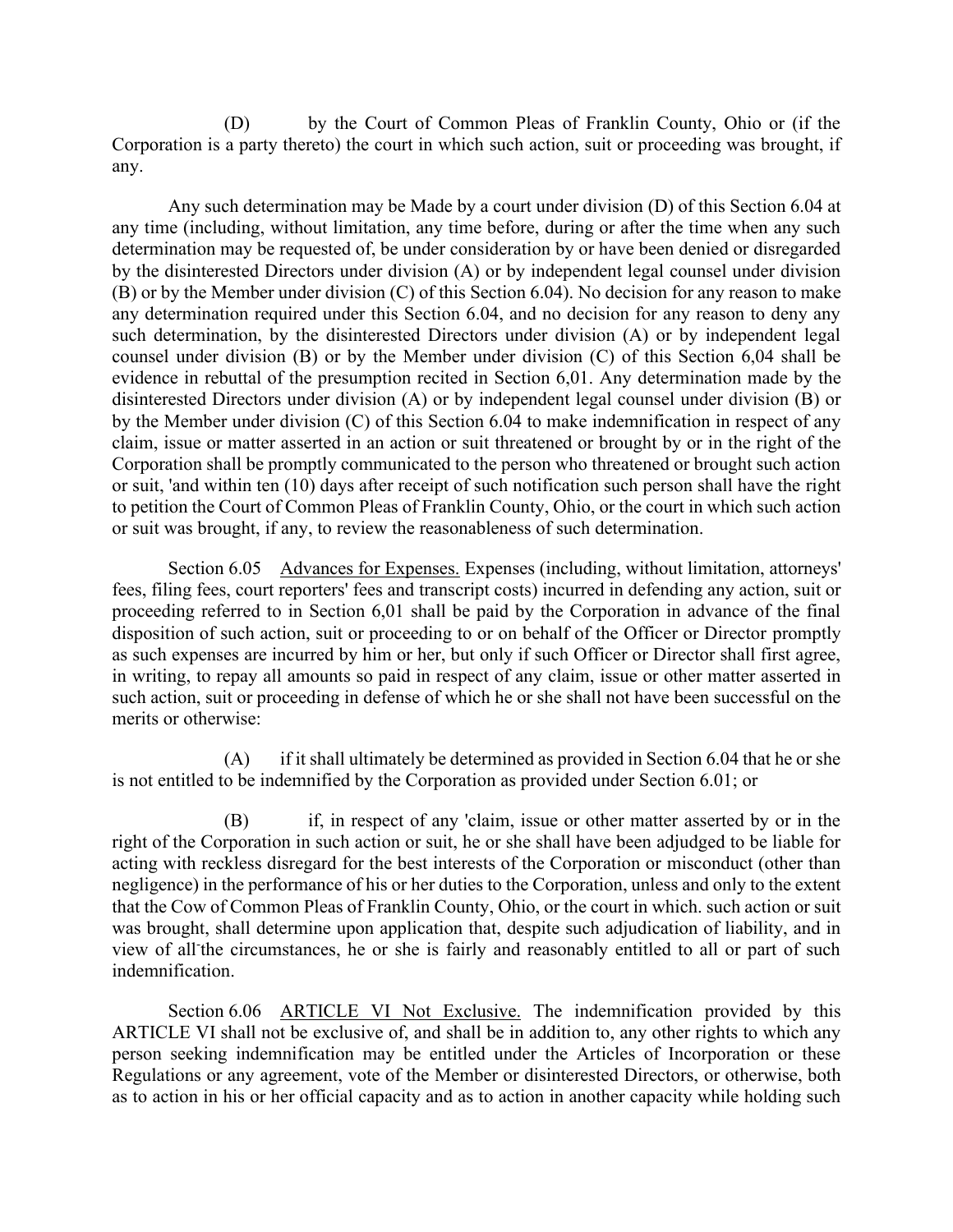office, and shall continue as to a person who has ceased to be an Officer or Director of the Corporation and shall inure to the benefit of the heirs, executors, and administrators of such person.

Section 6.07 Insurance. The Corporation may purchase and maintain insurance or furnish similar protection, including but not limited to trust funds, letters of credit or self-insurance, on behalf of any person who is or was a Director, Officer, employee, agent or volunteer of the Corporation, or is or was serving at the request of the Corporation as a director, trustee, officer, employee, agent or volunteer of another corporation (domestic or foreign, nonprofit or for profit), partnership, joint venture, trust, or other enterprise, against any liability asserted against him or her and incurred by him or her in any such capacity, or arising out of his a her status as such, whether or not the Corporation would have the obligation or the power to indemnify him or her against such liability under the provisions of this ARTICLE VI. Insurance may be purchased from or maintained with a person in which the Corporation has a financial interest.

Section 6.08 Certain Definitions. For purposes of this ARTICLE VI, and as examples and not by way of limitation:

(A) A person claiming indemnification under this ARTICLE VI shall be deemed to have been successful on the merits or otherwise in defense of any action, suit or proceeding referred to in Section 6.01, or in defense of any claim, issue or other matter therein, if such action, suit or proceeding shall be terminated as to such person, with or without prejudice, without the entry of a judgment or order against him or her, without a conviction of him or her, without the imposition of a fine upon him or her and without his or her payment or agreement to pay any amount in settlement thereof (whether or not any such termination is based upon a judicial or other determination of the lack of merit of the claims made against him or her or otherwise results in a vindication of him or. her);

(B) References to an "other enterprise" shall include employee, benefit plans; references to a "fine" shall include any excise taxes assessed on a person with respect to an employee benefit plan; and references to "serving at the request of the Corporation" shall include any service. as a Director, Officer, employee, agent or volunteer' of the Corporation which imposes duties on, or involves services by, such Director, Officer, employee, agent or volunteer' with respect to an employee benefit plan, its participants or beneficiaries; and a person who acted in good faith and in a manner he or she reasonably believed to be in the best interests of the participants and beneficiaries of an employee benefit plan shall be deemed-to have acted in a manner "not opposed to the best interests of the Corporation" within the meaning of that team as used in this ARTICLE VI; or

(C) The term "volunteer" shall mean a Director, Officer or agent of the Corporation, or another person associated with the Corporation, who (i) performs services for or on behalf of, and under the authority or auspices of, the Corporation, and (ii) does not receive compensation, either directly or indirectly, for performing those services, Compensation does not include (i) actual and necessary expenses that are incurred by the volunteer in connection with the services performed for the Corporation and that are reimbursed to the volunteer or otherwise paid; (ii) insurance premiums paid on behalf of the volunteer and amounts paid, advanced or reimbursed pursuant to this ARTICLE VI, Section 1702.12(E) of the Ohio Revised Code or any indemnification agreement, resolution or similar arrangement; or (iii) modest perquisites.